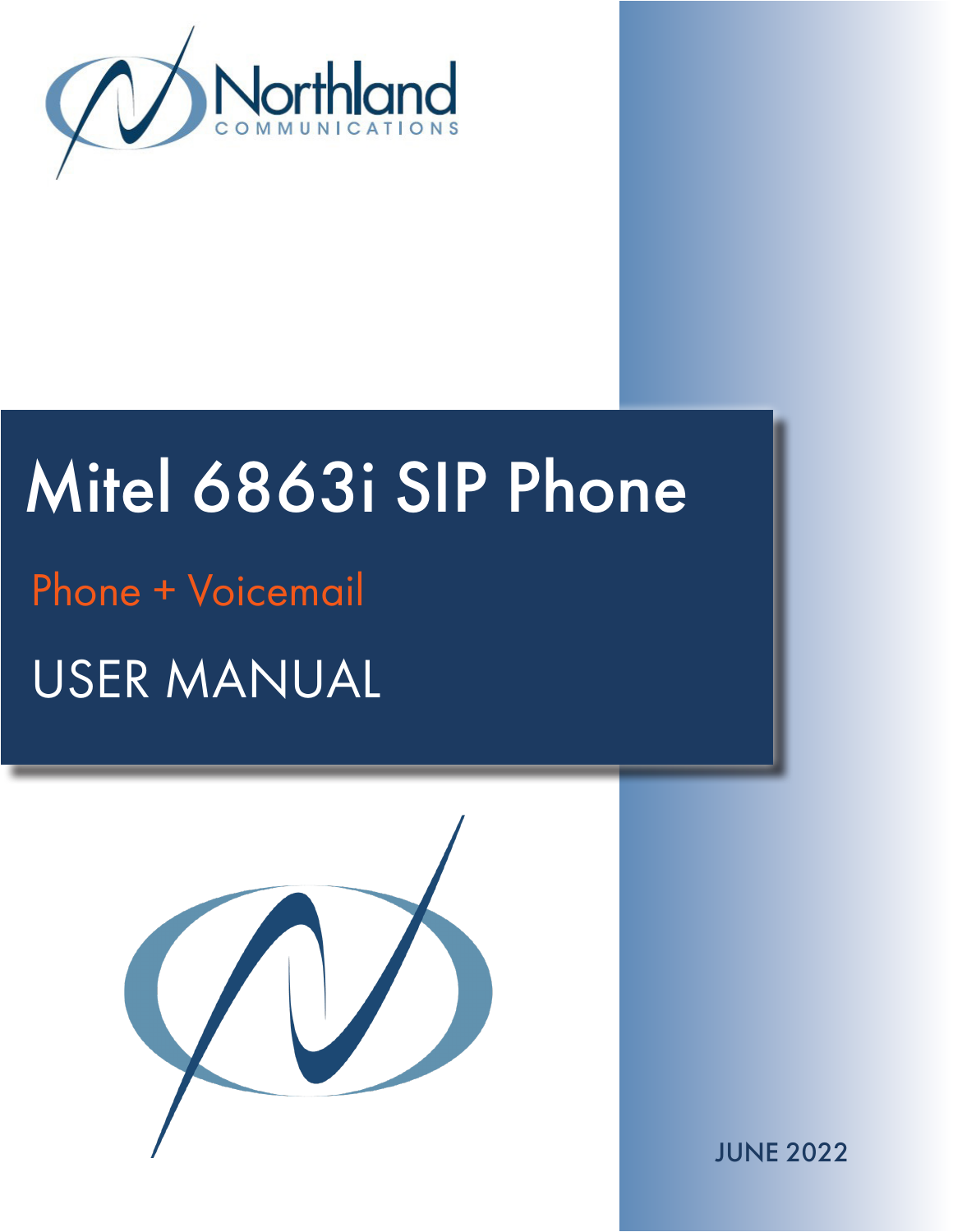#### TABLE OF CONTENTS CLICK ON ANY PAGE NUMBER TO RETURN TO THE TABLE OF CONTENTS

| A QUICK REFERENCE GUIDE DEFINING SPECIFIC KEYS + FEATURES.                                                                                    |  |
|-----------------------------------------------------------------------------------------------------------------------------------------------|--|
| HOW TO ANSWER + PLACE CALLS.                                                                                                                  |  |
| USE HOLD, SPEAKER, MUTE, + CALL PICKUP FUNCTIONS. TRANSFER, PARK, + REDIAL CALLS.                                                             |  |
|                                                                                                                                               |  |
| HOW TO LOG IN + LOG OUT                                                                                                                       |  |
|                                                                                                                                               |  |
| HOW TO SETUP, FORWARD CALLS TO VM, + ADMINISTER + RECORD GREETINGS.<br>UNDERSTAND COMMON COMMANDS, LOGIN, LEAVE VM MESSAGES + TRANSFER TO VM. |  |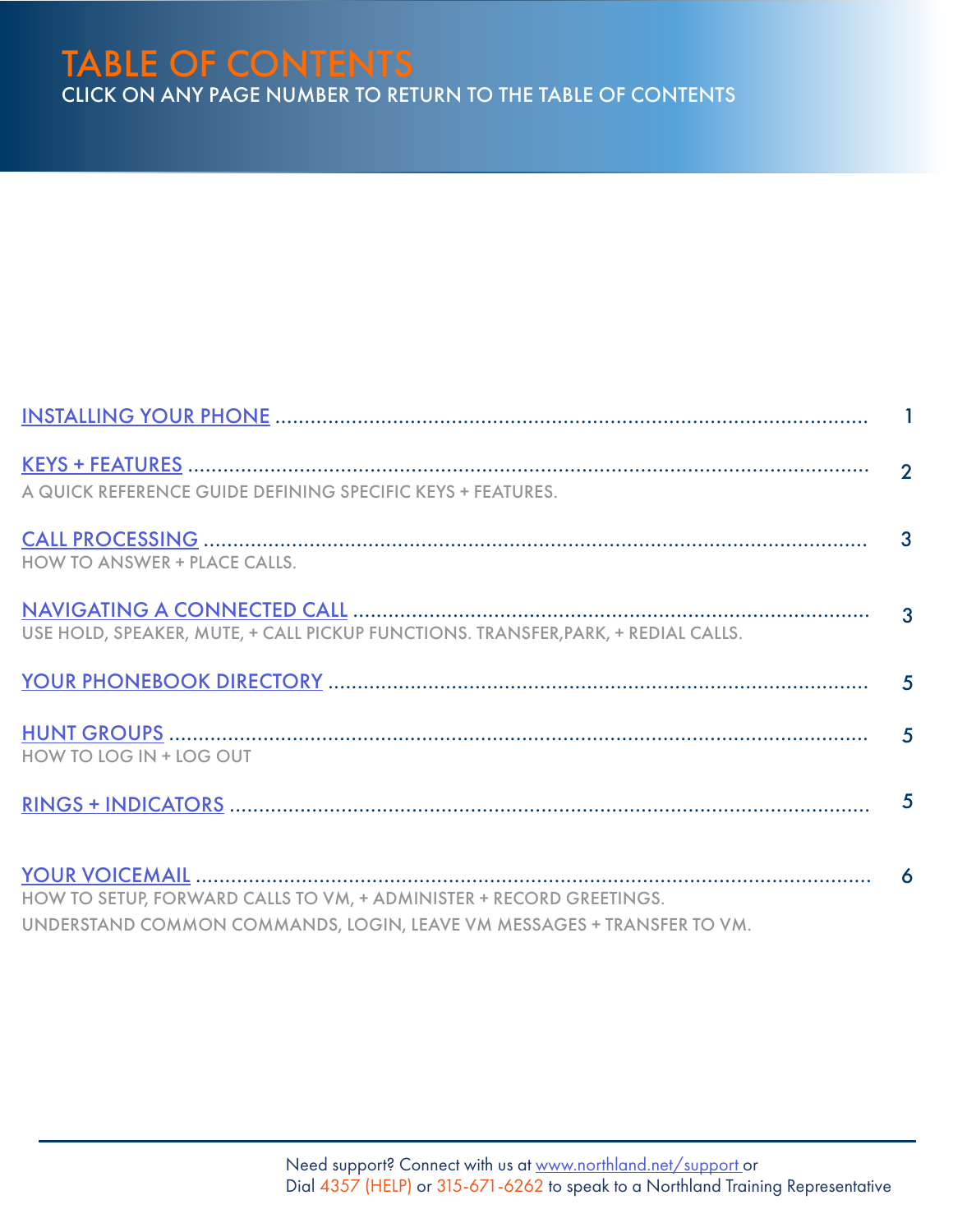#### <span id="page-2-0"></span>INSTALLING YOUR MITEL 6863 SIP PHONE



1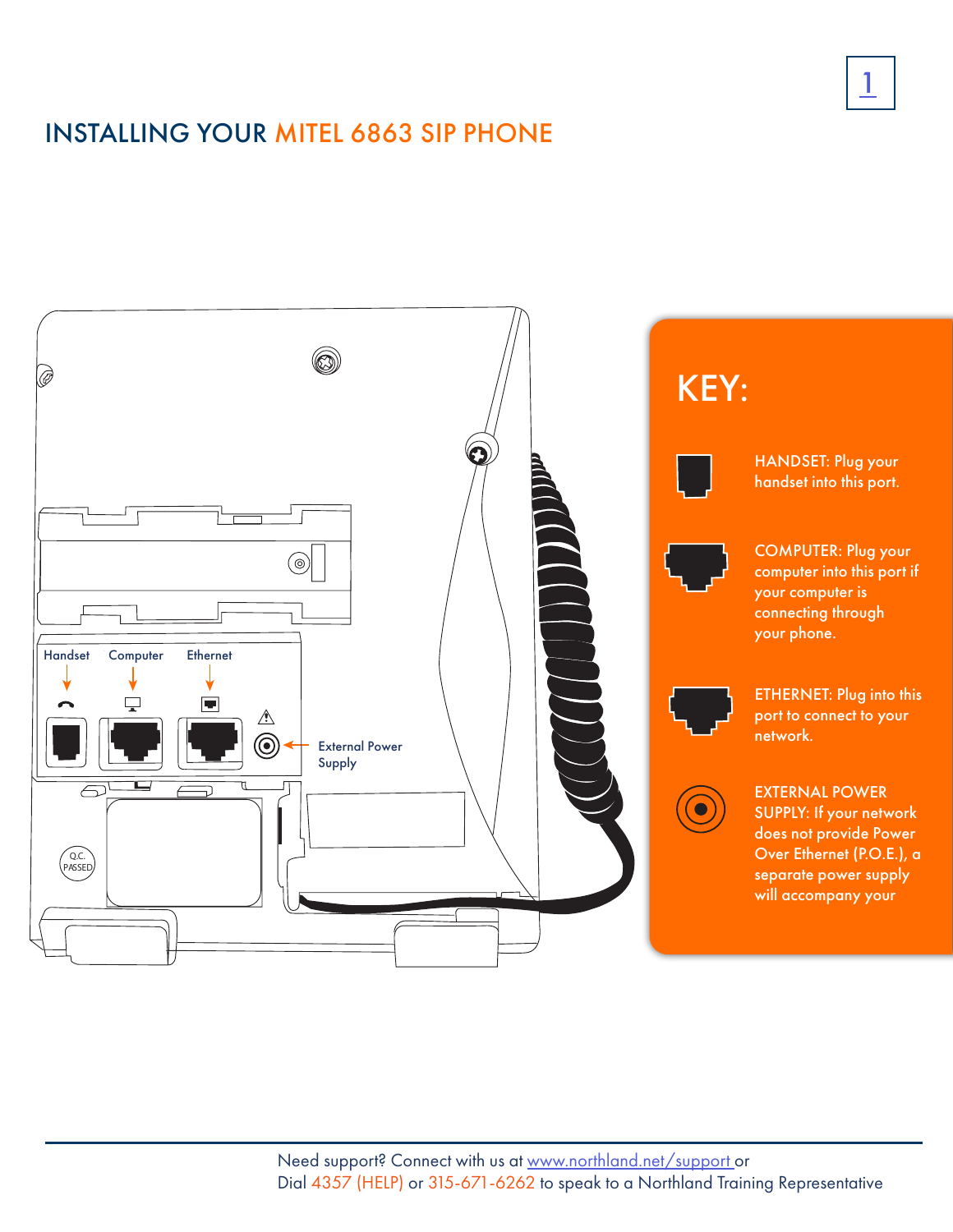#### <span id="page-3-0"></span>MITEL 6863 SIP PHONE KEYS + FEATURES

- 1. HANDSET: Lift to answer or make calls
- 2. LABELS: Labels for P1 P3 configurable keys
- 3. MESSAGE LAMP /RINGING INDICATOR: Slow RED flash: new voicemail messages. Fast RED flash: Indicates ringing call
- 4. P1 P3 FUNCTION KEYS: Configurable keys that are preconfigured by a System Administrator.
	- + System Menu
	- + Redial List
	- + Call Transfer
- 5. DISPLAY: Monochrome display shows call information and Softkey functions
- 6. NAVIGATION KEYS: Navigates through menus, lists and Softkey functions on the display by scrolling right and left or up and down. OK / CONFIRM KEY: Confirms selections
- 7. TRANSFER KEY: P3 Key
- 11. LINE (L1and L2) KEYS: Make or receive internal and external calls. Flash when ringing/Light when in use.
- 12. SPEAKER: Toggles between handset and speaker
- 13. HASH (#) KEY: Used for entering special characters
- 14. DIALPAD: Used to enter digits and characters
- 15. ASTERISK (\*) STAR KEY: Used to enter a \* or a space
- 16. MUTE KEY: Mutes the microphone of handset or speaker (you can still hear caller, they can't hear you)
- 17. VOLUME KEYS: Adjust the volume of handset or speaker or when phone is idle adjusts the ringer volume
- 18. OPTION (MENU) KEY: Customizes settings on your telephone (reserved for System Administrator)
- 19. HOLD KEY: Places an active call on an "exclusive" hold, retrieves call from held condition
- 20. END KEY: Ends an active call, returns to display when in idle state/exits without making changes in menus
- 21. SPEAKER: Broadcasts conversations/sounds/ringing

NOTE: Additional functions appear on the display as you navigate calls, actions and menus. Use the Navigation Keys to select the Softkey function. FOR EXAMPLE: DIAL will display with the word DIAL and a right arrow indicating to press the right navigation key to dial.

 $\boxtimes$  Mitel s  $\bigcap$ P1  $22 \ddagger$  $\bigcap$ P2  $21$  $\overline{\mathbf{c}}$ 18  $\leftarrow \bigcap P3$  $20<sub>1</sub>$  $\mathbf{r}$  $\boxed{V}$  $\boxed{12}$  $\lceil \cdots \rceil$ 19  $2^{\text{ABC}}$  $3<sup>60</sup>$  $\mathbf{1}$ 4 GH 5 ж 6 MNO gwxvz  $8^{\text{TV}}$ 7 PQRS  $\pmb{\mathsf{o}}$ #  $\ast$  $\Box$  $\left( \bigoplus_{i=1}^{n} \left[ \begin{array}{c} 0 & \cdots \end{array} \right]$  $\sqrt{40}$  $\frac{1}{13}$ 

k,

 $11$ 

-14

 $-12$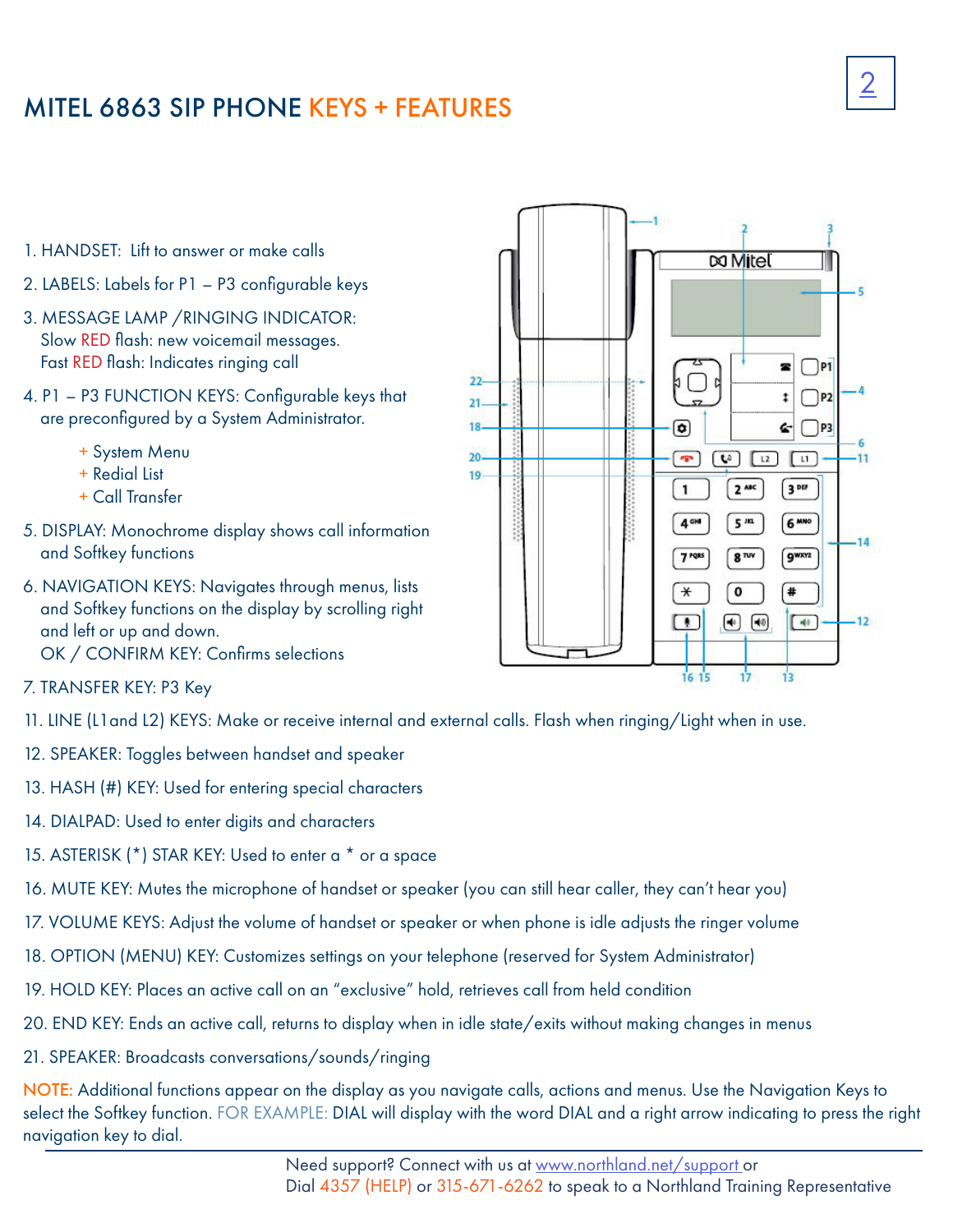#### <span id="page-4-0"></span>CALL PROCESSING ANSWERING CALLS

#### TO ANSWER INCOMING CALL:

- + Phone rings, indicator flashes slow
- + Lift handset or Press SPEAKER Key

#### PLACING CALLS

#### TO PLACE A CALL: Lift handset or press SPEAKER Key

Internal: Enter extension number and select DIAL (>) External: Dial 1 and the 10-digit number and select DIAL (>) OR: Enter number and lift handset

#### TO ANSWER SECOND CALL:

- + Hear Call Waiting tone
- + Line Key flashes
- + Press Line Key of new call, first call holds

#### TO PLACE A SECOND CALL:

- + Press available Line Key
- + First call automatically holds
- + Enter number
- + Select DIAL Softkey

#### <span id="page-4-1"></span>NAVIGATING CONNECTED CALLS

SPEAKER: Press to make or answer any call without lifting the handset.

TO SWITCH TO SPEAKER FROM HANDSET: Press SPEAKER Key, replace handset in cradle.

TO RESUME PRIVACY: Lift handset.

TO END SPEAKERPHONE CALL: Press END Key

MUTE: Turns off your microphone (Speaker or Handset) to allow you to speak privately. TO USE: Press MUTE Key, key flashes, speak privately TO RESUME CONVERSATION: Press MUTE Key again

HOLD: Places active call on hold. This is an exclusive hold to your telephone. No one else can retrieve it. TO HOLD A CALL: Press HOLD Key or Line Key you wish to place on hold, indicator flashes TO RETURN TO CALLER: Press flashing Line Key or press HOLD Key again

#### TRANSFER

TRANSFER: Connect your call to someone else (with call on line)

#### ANNOUNCED

- + Press TRANSFER (P3) Key (call holds)
- + Enter extension number + select DIAL(>)
- + Wait for party to answer, (speak privately)

#### BLIND

- + Press TRANSFER (P3) Key (call holds)
- + Enter extension number + select DIAL (>)
- + Press TRANSFER (P3) Key

TO COMPLETE TRANSFER: Press TRANSFER (P3) Key (call is connected)

TO RETURN TO HELD CALL: Select DROP (>) Disconnects you from called party, caller remains on hold. Press Line Key of held call.

TO DROP A CALLED PARTY: Press END Key, disconnects you from called party, caller remains on hold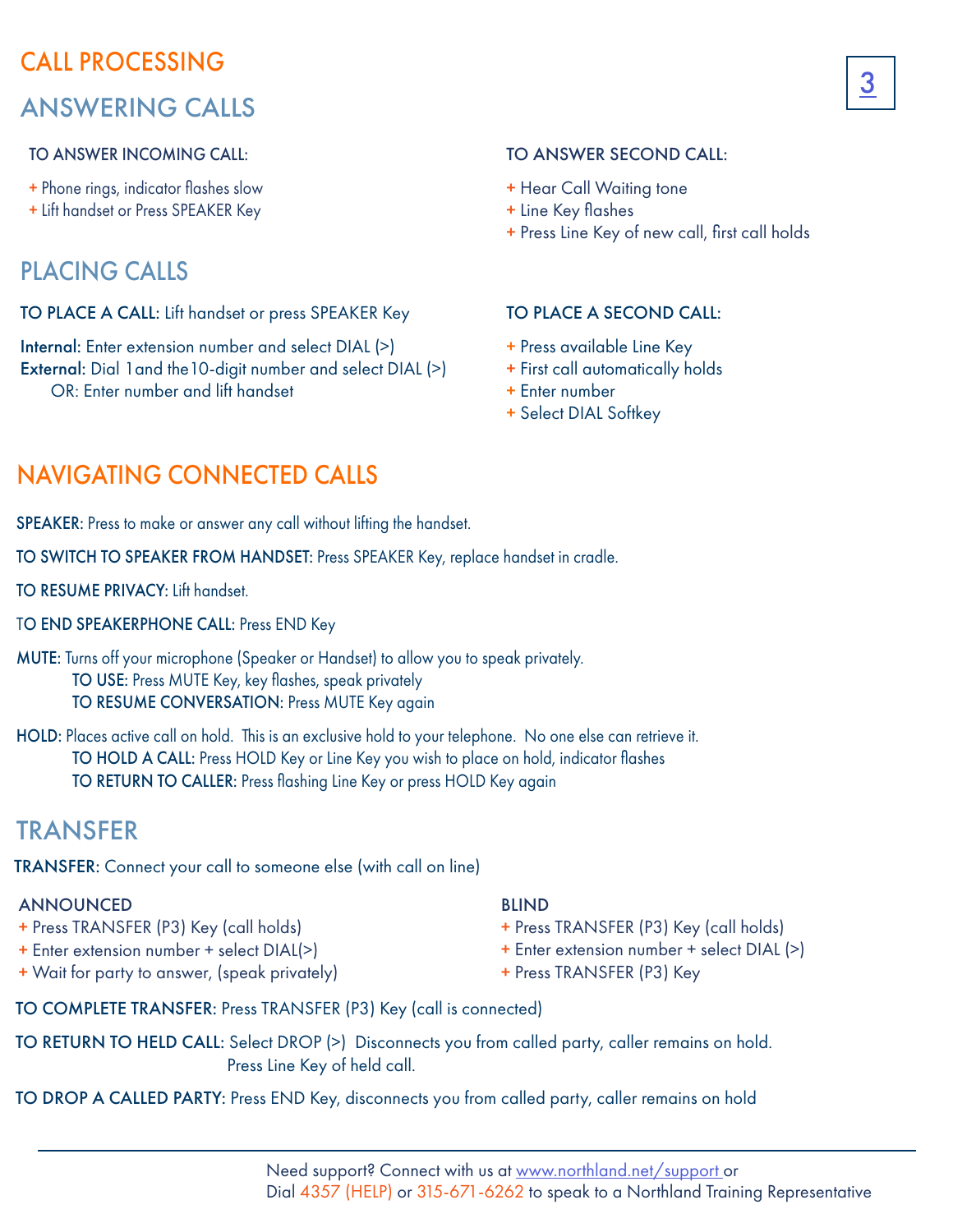#### NAVIGATING CONNECTED CALLS

TRANSFER TO VOICEMAIL: Sends a caller directly to voicemail without ringing the phone Press TRANSFER Key, call automatically held Press \*99 and EXTENSION Number and Select DIAL (>) Press TRANSFER (P3) Key immediately

#### CALL PARK

TO PARK A CALL: Places an active call on a system hold to be retrieved from another telephone Press TRANSFER (P3) Key, call automatically held Press \* 13 and Select DIAL (>), system audibly advises the Orbit Code call is parked on Press TRANSFER (P3) Key, call is parked, advise party of Orbit Code

TO RETRIEVE PARKED CALL: Press \*14 and Orbit Code Number Select DIAL (>), call is connected

NOTE: If parked call is not retrieved within a predetermined number of seconds, call will "Callback" to the phone it was parked from. The 6863 Model phone cannot make pages.

#### CALL PICK UP

GROUP PICK UP: Pick up another phone ringing in your group (must be programmed by System Administrator)

TO USE: Hear another phone ringing in your preprogrammed group Press \*11 and select DIAL (>), begin speaking, call is connected

DIRECTED PICK UP: Allows you to pick up a "specific" extension you hear ringing

TO USE: Hear another phone ringing that is not in your preprogrammed group Press \*12 and select DIAL (>) Enter extension number you wish to pick up

#### REDIAL

REDIAL: Displays the last numbers dialed and dials selected numbers

TO USE: Press REDIAL (P2) Key

 Displays shows recent dialed calls Press UP/DOWN Arrow keys to highlight number you wish to dial Lift Handset or Press Speaker key to dial selection

NOTE: The screen will tell you the number of missed calls.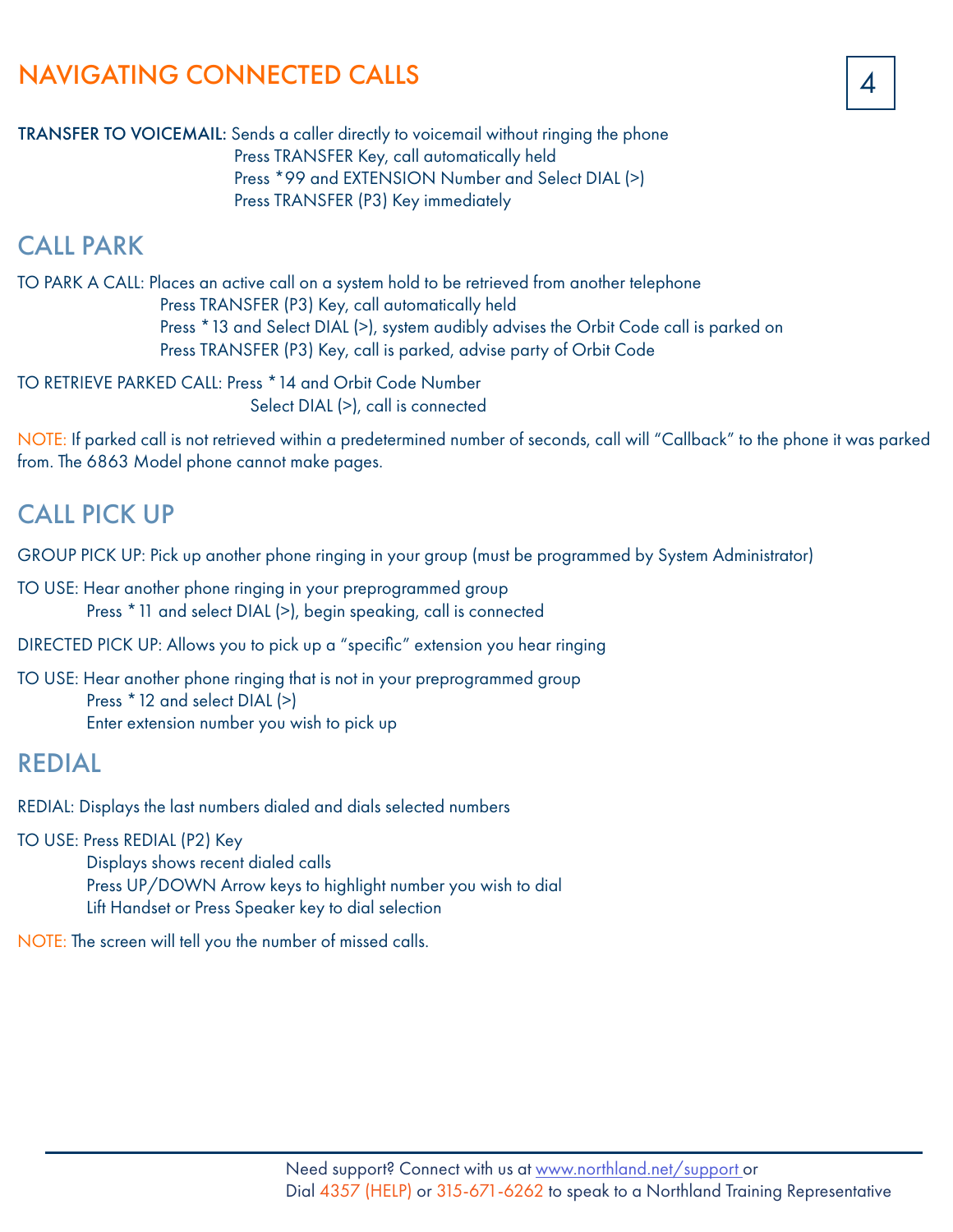### <span id="page-6-0"></span>PHONE BOOK 25

There are two types of directories included in the PHONE BOOK (DIRECTORY) Key

LOCAL: Numbers that you can program into your telephone

ALL: Entries stored by the system administrator to be used by all users, this includes internal extensions

TO SEARCH: Press SYSTEM MENU (P1) Key Scroll to DIRECTORY Select ALL Select SEARCH Spell name using the dialpad (You must hit each key the correct number of times for each letter)

TO DIAL: Lift handset or press SPEAKER Key

#### <span id="page-6-1"></span>HUNT GROUPS

When you are a member of a group (Hunt group or iACD), your account phone is programmed to ring when a choice is made from an automated attendant or when the hunt group number is dialed. You may be required to log in to the hunt group to receive calls. You can log in to a group from any device that your account phone number is active on, or from CommPortal. See the CommPortal User Guide.

If you are a member of more than one group, you will need to know the group number in order to log in and out of the individual groups. If you do not know your group numbers, you can obtain this information from the System Administrator.

- + To log in: Dial \*44, enter the group number and press #. If you are a member of multiple Hunt Groups you will need to log in to each group individually.
- + To log out: Dial \*44. If you are a logged in to multiple Hunt Groups, the system announces how many groups you are logged into and will prompt you to press 0# to log out of all hunt groups, or to enter the hunt group number followed by # to log out of an individual hunt group.

#### <span id="page-6-2"></span>RINGS + INDICATORS

Your telephone rings differently for different types of calls EXTERNAL: Two Short rings repeated (a new external call or a transferred external call) INTERNAL: Single ring repeated

ADJUST RING VOLUME: You can adjust the volume while phone is ringing or idle

+ Press PLUS/MINUS VOLUME CONTROL Keys to adjust the volume when your phone is idle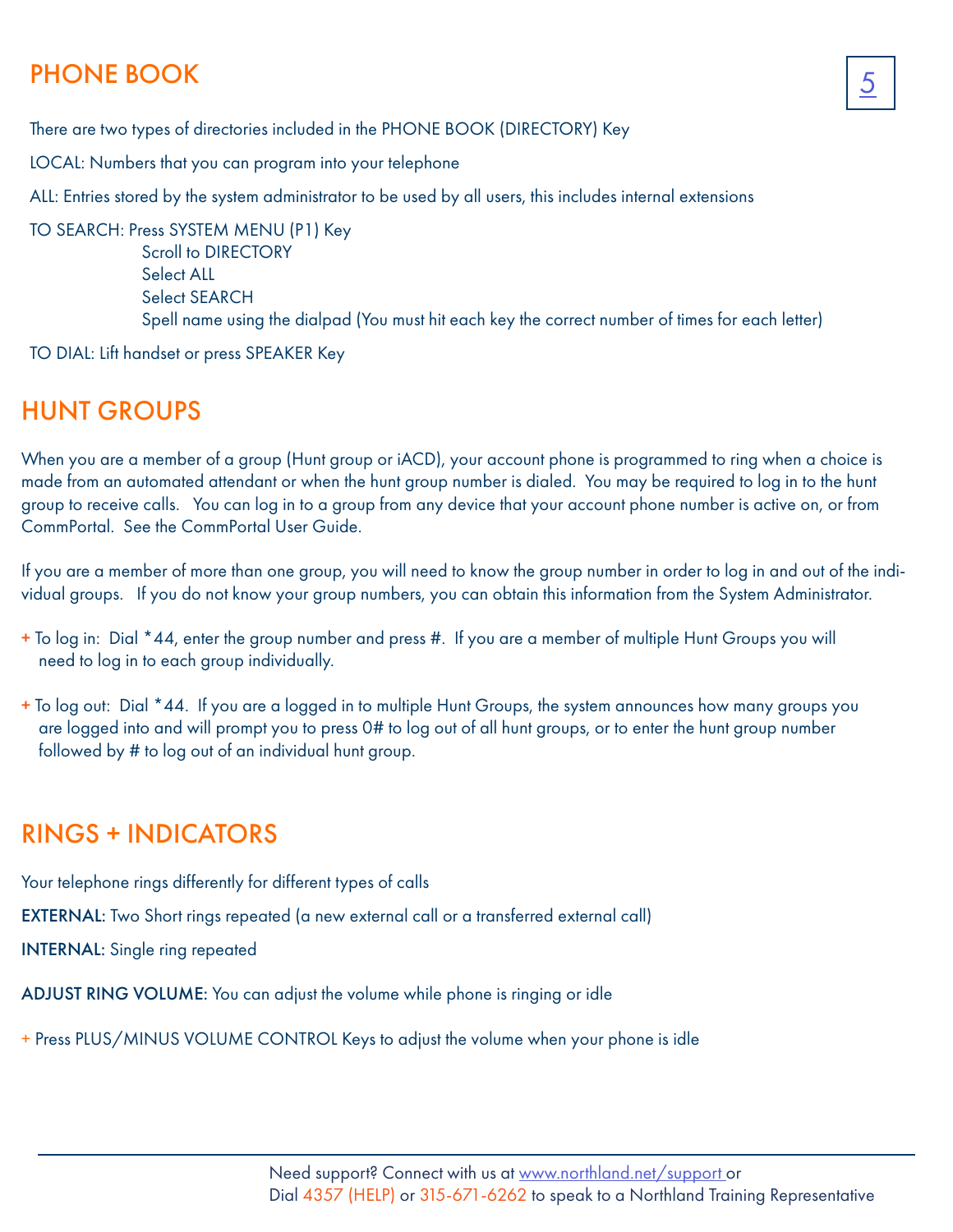#### <span id="page-7-0"></span>YOUR VOICEMAIL

VOICEMAIL: The voicemail system is voice prompted with easy to follow instructions and commands.

#### FIRST TIME VOICEMAIL SET UP

TO SETUP VOICEMAIL FOR THE FIRST TIME: Dial \*99 and select DIAL Softkey.

NOTE: Follow the audio instructions to create a password, record your name + record your personal greeting.

6

There are multiple greeting types available for you to choose from:

- + PERSONAL GREETING: Plays to everyone that calls you.
- + EXTENDED ABSENCE: Plays when you will be away from your office or phone for meetings/vacation, etc. You can turn off message acceptance when using the extended absence greeting. The system will remind you extended absence greeting is playing.
- + SYSTEM GENERATED: A synthesized greeting that's set up to include your phone number or recorded name.
- + BUSY: Plays when you have active calls on all available lines.
- + OUT OF HOURS: Can be set to play outside of your normal business hours, weekends and holidays.
- + FORWARDED TO VM: Plays when you have your phone set to forward to voicemail.

NOTES: Through the Self Service CommPortal, you are able to:

- + Record and change greetings
- + Choose your voicemail to email options
- + Change your login for voicemail so you're not required to enter your mailbox and pin each time you dial\*99
- + Change other voicemail and telephone settings

#### LOG IN TO VOICEMAIL

From any internal extension:

- + Dial \*99 and select Dial (>)
- + Enter your 10-digit telephone number and press the # Key
- + Enter your pin and press the # Key

NOTE: Through CommPortal, you can change your settings so dialing \*99 automatically logs you in at your own extension.

From any external telephone:

- + Dial: 315-671-0031
- + Enter your 10 digit telephone number and press the # key
- + Enter your pin and press the # key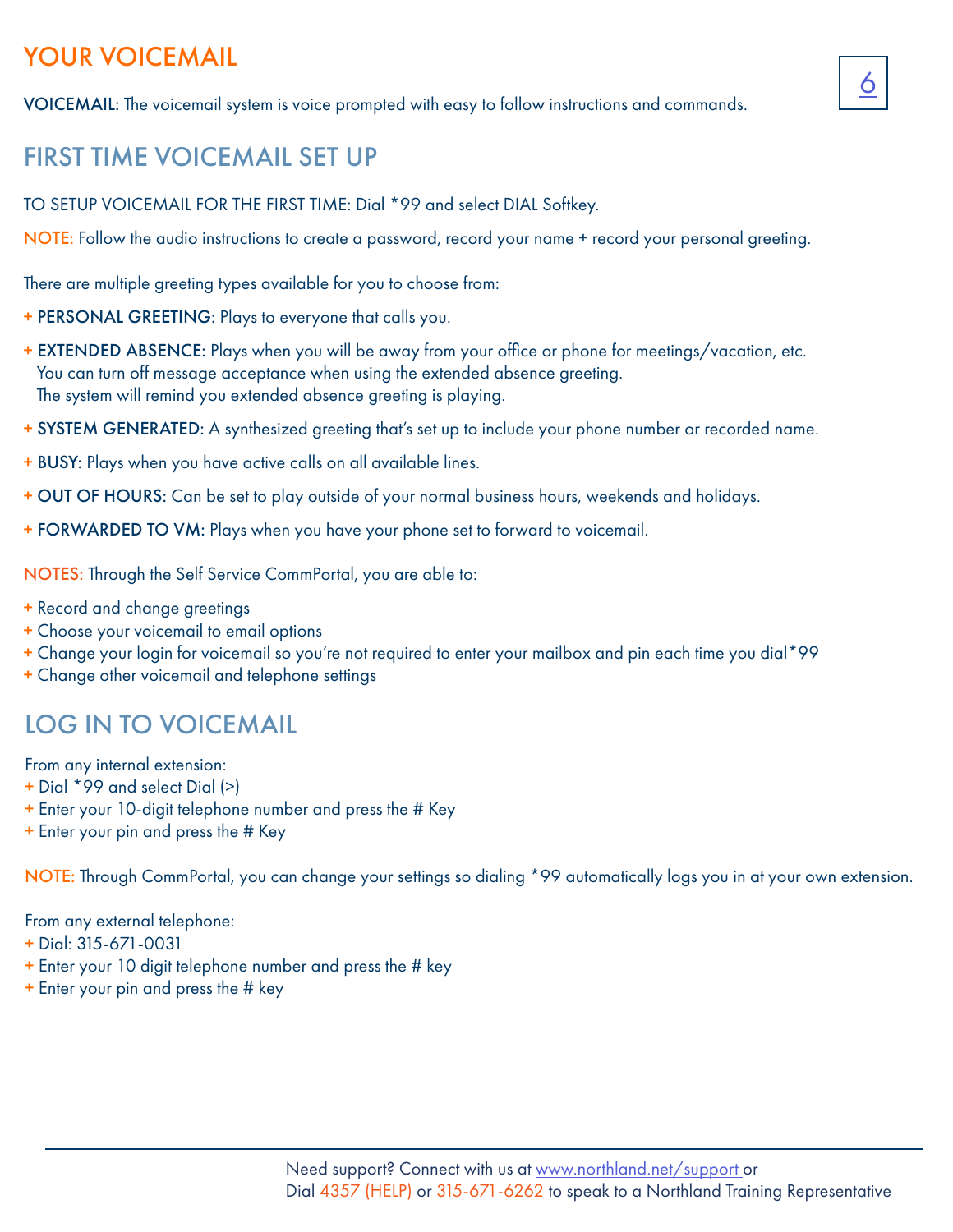#### <span id="page-8-0"></span>YOUR VOICEMAIL

#### COMMON VOICEMAIL COMMANDS

#### Main Menu

- 1 Listen to messages
- 2 Send a message to another user
- 3 Work with personal greetings
- 4 Mailbox settings
- 5 Work with Reminder Messages
- 6 Access deleted messages
- 7 Switch Account (log into another account)
- 0 Access Help
- Exit Voicemail or return to previous menu

#### Listening to Messages

- 1 Repeat
- 2 Save
- 3 Erase
- 4 Reply
- 5 Send a copy
- 6 Increases the message volume

7

- 7 Slows the message playback down
- 8 Pause / Resume
- 9 Speeds the message playback up
- # Next Message
- 11 Previous Message
- 77 Skip backward 5 seconds
- 99 Skip forward 5 seconds

NOTE: Star (\*) will always back you up to the previous menu. Pound (#) will bypass a user's personal greeting.

#### BYPASS RINGS

#### TO TRANSFER A CALLER TO VOICEMAIL:

Transfers a caller to voicemail without ringing the phone.

- + Press TRANSFER Key, call automatically held
- + Press \*99 and EXTENSION Number and Select DIAL (>)
- + Press TRANSFER (P3) Key immediately

#### TO LEAVE A MESSAGE FOR ANOTHER SUBSCRIBER WITHOUT RINGING THE PHONE:

- + Press \*99
- + Enter Extension Number and Select DIAL (>)